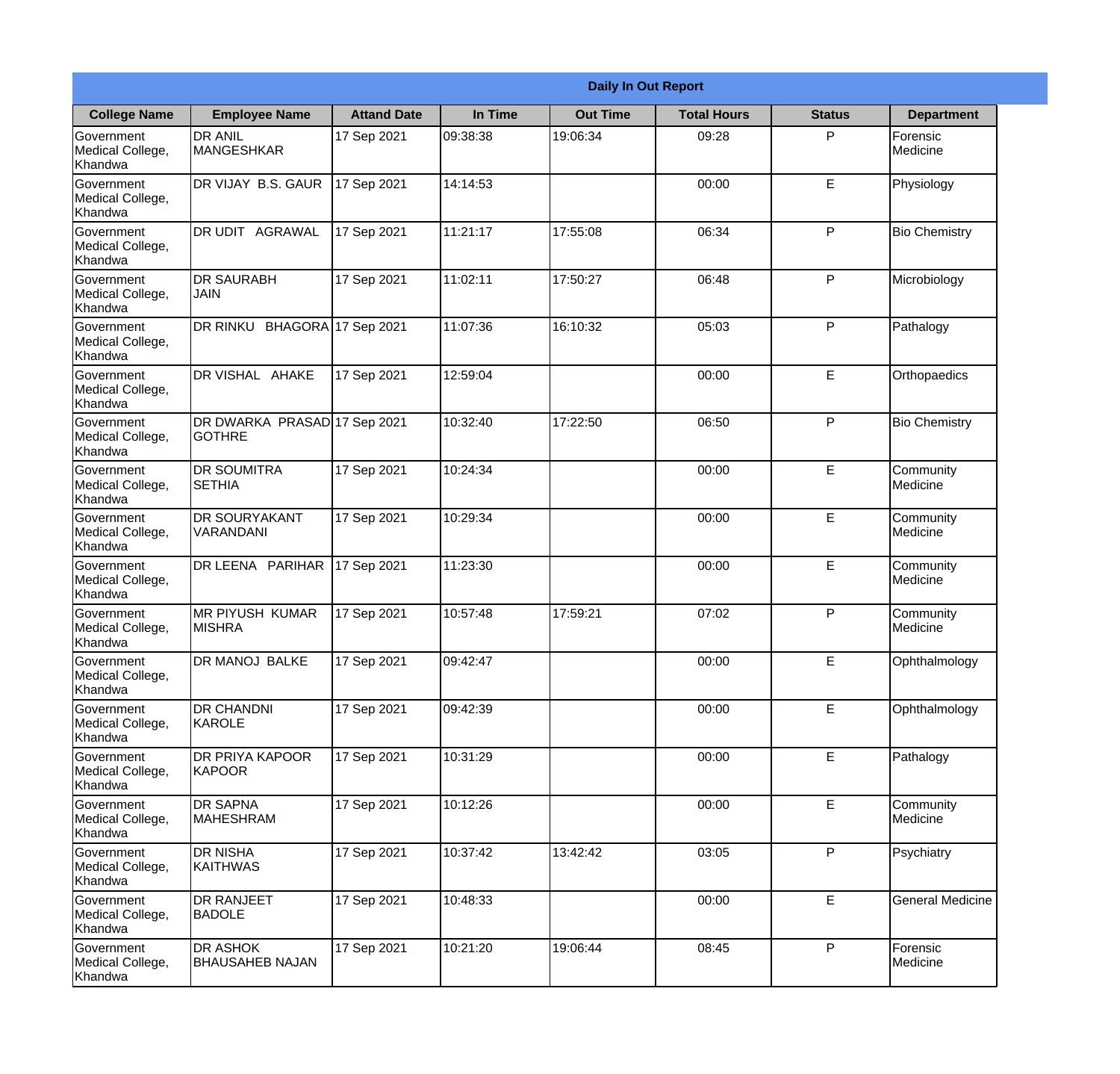| <b>Designation</b>                  | <b>Category</b> |
|-------------------------------------|-----------------|
| Assistant Professor   Para Clinical |                 |
| Associate Professor Non Clinical    |                 |
| Associate Professor Non Clinical    |                 |
| Associate Professor Para Clinical   |                 |
| Assistant Professor   Para Clinical |                 |
| Assistant Professor   Clinical      |                 |
| Demonstrator/Tutor   Non Clinical   |                 |
| <b>Assistant Professor</b>          | Para Clinical   |
| Demonstrator/Tutor   Para Clinical  |                 |
| <b>Assistant Professor</b>          | Para Clinical   |
| Statistician                        | Para Clinical   |
| Assistant Professor   Clinical      |                 |
| Assistant Professor   Clinical      |                 |
| Demonstrator/Tutor   Para Clinical  |                 |
| Associate Professor   Para Clinical |                 |
| <b>Assistant Professor</b>          | <b>Clinical</b> |
| <b>Assistant Professor</b>          | <b>Clinical</b> |
| Associate Professor Para Clinical   |                 |

## **Daily In Out Report**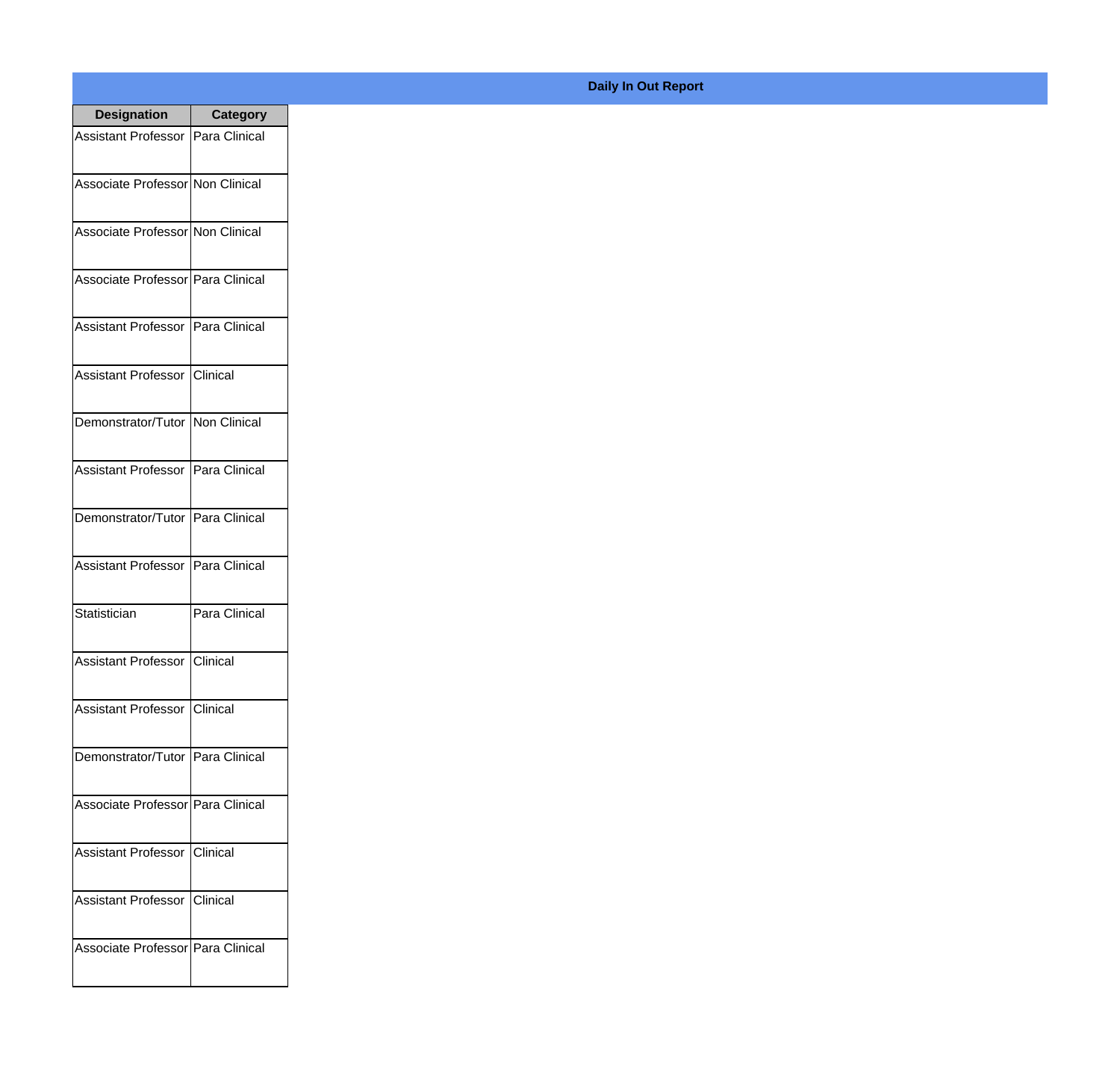|                                                         |                                         |             |          |          | <b>Daily In Out Report</b> |    |                             |
|---------------------------------------------------------|-----------------------------------------|-------------|----------|----------|----------------------------|----|-----------------------------|
| <b>Government</b><br>Medical College,<br>Khandwa        | <b>DR PRIYESH</b><br><b>MARSKOLE</b>    | 17 Sep 2021 | 11:31:27 |          | 00:00                      | E  | Community<br>Medicine       |
| <b>Government</b><br>Medical College,<br><b>Khandwa</b> | <b>DR SANGEETA</b><br><b>CHINCHOLE</b>  | 17 Sep 2021 | 11:13:31 |          | 00:00                      | E  | Physiology                  |
| <b>Government</b><br>Medical College,<br>Khandwa        | DR SUNIL BAJOLIYA                       | 17 Sep 2021 | 10:37:49 |          | 00:00                      | E  | OTO-Rhiono-<br>Laryngology  |
| <b>Government</b><br>Medical College,<br>Khandwa        | DR NISHA MANDLOI<br>PANWAR              | 17 Sep 2021 | 10:00:40 |          | 00:00                      | E  | Obstetrics &<br>Gynaecology |
| <b>Government</b><br>Medical College,<br>Khandwa        | DR NANDINI DIXIT                        | 17 Sep 2021 | 11:14:53 |          | 00:00                      | E  | Paediatrics                 |
| <b>Government</b><br>Medical College,<br>Khandwa        | <b>DR SATISH</b><br><b>CHANDEL</b>      | 17 Sep 2021 | 08:12:09 |          | 00:00                      | E  | Pharmacology                |
| Government<br>Medical College,<br>Khandwa               | <b>DR JITENDRA</b><br><b>AHIRWAR</b>    | 17 Sep 2021 | 12:28:26 |          | 00:00                      | E  | Pathalogy                   |
| <b>Government</b><br>Medical College,<br><b>Khandwa</b> | <b>DR MUKTESHWARI</b><br><b>GUPTA</b>   | 17 Sep 2021 | 11:15:13 | 16:10:03 | 04:55                      | P  | Pharmacology                |
| Government<br>Medical College,<br>Khandwa               | <b>DR PURTI AGARWAL</b><br><b>SAINI</b> | 17 Sep 2021 | 10:35:23 | 16:10:39 | 05:35                      | P  | Pathalogy                   |
| <b>Government</b><br>Medical College,<br>Khandwa        | DR YASHPAL RAY                          | 17 Sep 2021 | 11:12:39 |          | 00:00                      | E. | Anatomy                     |
| <b>Government</b><br>Medical College,<br>Khandwa        | RENU WAGHMARE                           | 17 Sep 2021 | 12:03:30 | 18:09:10 | 06:06                      | P  | Community<br>Medicine       |